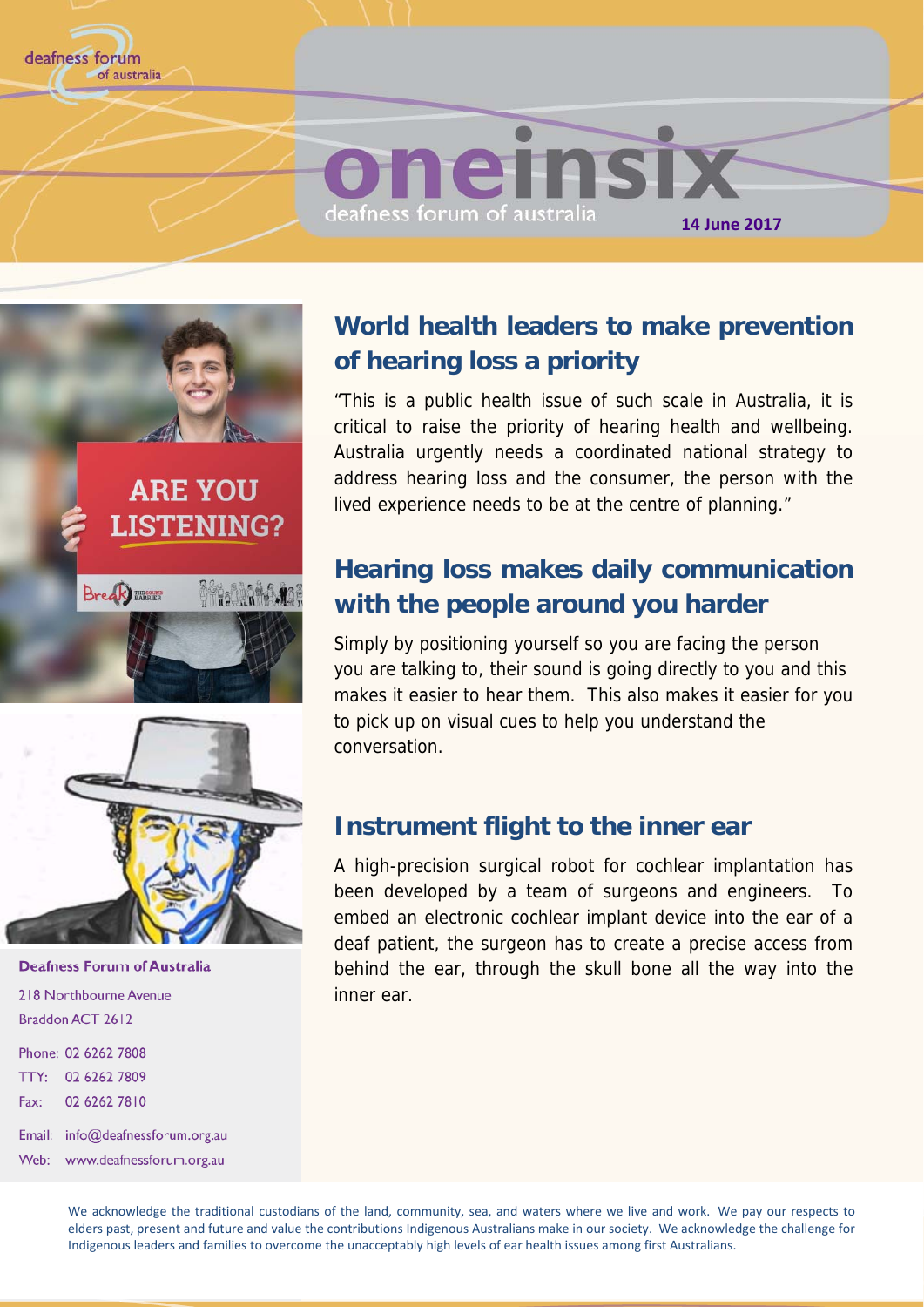# **Australia backs world health leaders to make prevention of hearing loss a priority**

The World Health Assembly meeting in Geneva voted to make hearing loss an international priority.

360 million people live with disabling hearing loss including 32 million children. Hearing loss prevalence is increasing globally due to the growth in populations of older adults, one third of whom have hearing loss; the continued high prevalence of chronic ear diseases; and the increasing practice of listening at high volume to unsafe levels of sound for prolonged periods, putting the hearing of over one billion young people aged 12-35 years at risk.

It is estimated that around half the incidence of hearing loss can be prevented through such measures as immunising against childhood diseases, preventing infections, avoiding the use of certain drugs, and reducing exposure to loud sounds.

"Too many people are suffering unnecessarily from hearing loss," says Dr Etienne Krug from the World Health Organisation.

"Unless action is taken, the numbers will continue to rise as populations age and young people continue to engage in harmful listening practices. It is urgent to take action," Dr Krug said.

Australia and other members of the World Health Organisation are urged to make a priority of integrating strategies for ear and hearing care within the framework of their primary health care systems and to:

- establish training programs for the development of human resources in the field
- implement screening programs for early identification
- make high-quality, affordable hearing devices accessible to all who need them
- implement regulations for the control of noise in various settings

The International Federation for Hard of Hearing People (Deafness Forum of Australia is a member) called on all nations to make a priority of addressing the problem in their countries.

"We applaud the World Health Organisation for recognising that a future action plan should raise awareness about this often ignored and debilitating condition. We are encouraged that the international community recognises that a range of access options must be available for individuals with hearing loss to reach their full potential, including captioning and hearing devices such as hearing aids and cochlear implants," said international president Dr Ruth Warick.

People who have hearing loss can benefit greatly from timely and appropriate interventions. This includes the use of hearing devices, captioning and sign language, and other forms of educational and social support. Despite this, those in need are often unable to access such services.

> DEAFNESS FORUM OF AUSTRALIA oneinsix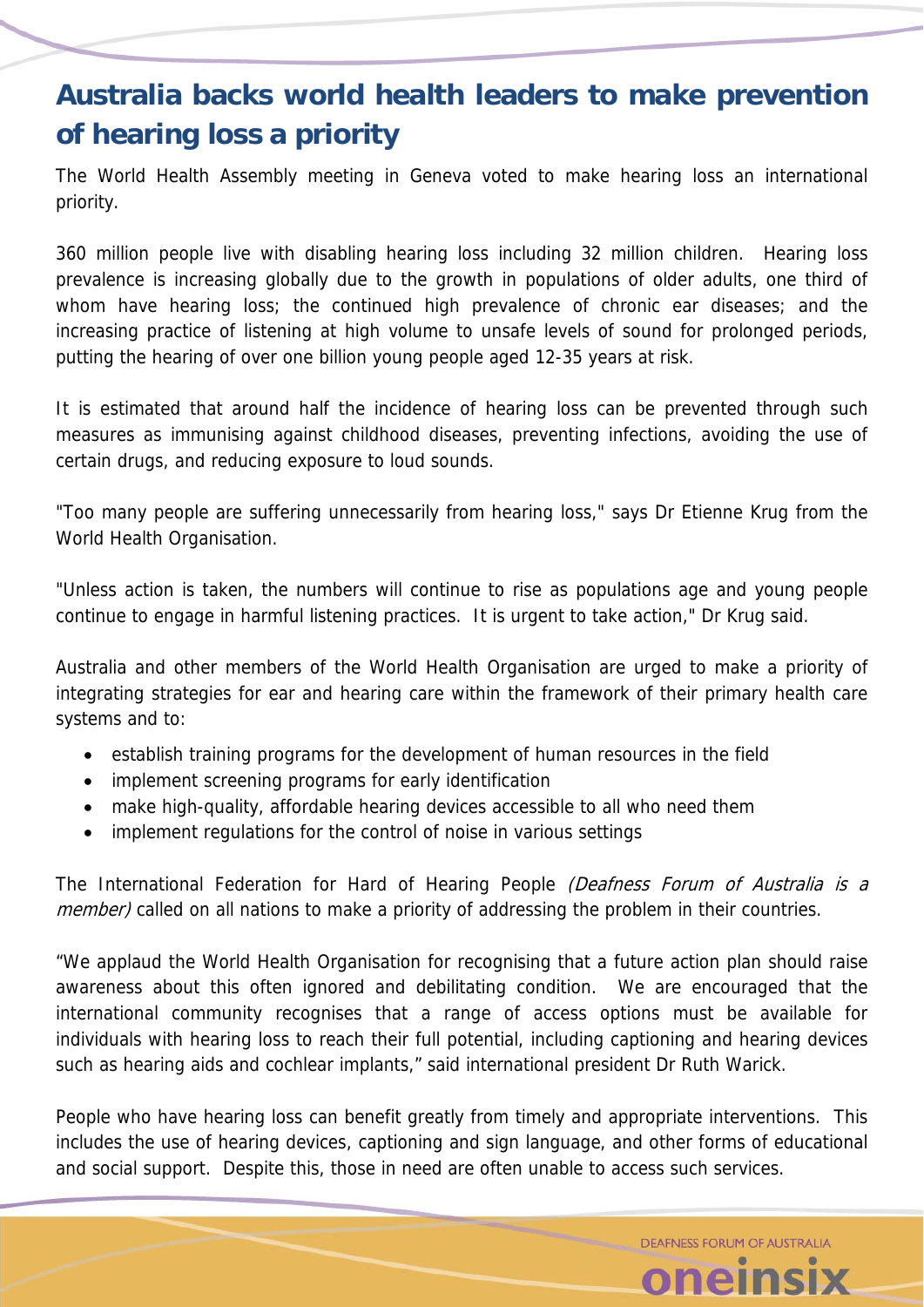Unaddressed hearing loss in Australia continues to have a high impact on individuals and also the economy. Deafness Forum chairperson David Brady said, "In 2006 it was costing the national economy \$11billion each year. The latest statistics show the cost has continued to spiral upwards to \$15billion a year. It's a growing national economic and social disaster that needs to be addressed today."

"This is a public health issue of such scale in Australia, it is critical to raise the priority of hearing health and wellbeing. Australia urgently needs a coordinated national strategy to address hearing loss and the consumer, the person with the lived experience needs to be at the centre of planning," David Brady said.

### **Deafness Forum and its supporters believe that the Australian Government must make hearing health and wellbeing a National Health Priority to address the high social and financial costs it imposes on Australian society.**

The world's health ministers missed an opportunity to be more inclusive of people who communicate in sign language. They must not be left behind. They need improved access to all areas that affect their daily lives including employment, education and information in the community. Their inclusion will greatly improve the health and wellbeing of Deaf Australians. Deafness Forum of Australia will be making these points in its discussions with Australia's health ministers.

### **Quick facts**

- Besides musculoskeletal disease, hearing loss is the second most common health condition experienced by Australians. It is more common than asthma, heart disease, cancer and diabetes.
- Hearing loss is linked to increased risk of heart disease and other cardiovascular diseases; dementia, depression, other psychiatric disorders; poorer social relations; higher illness rates and reduced quality of life.
- 3.5 million Australians live with hearing loss and nearly half of them are of working age.
- Adults with hearing loss have a much higher unemployment rate than the general population 20% for men and 16% for women
- More than half the population aged between 60 and 70 has a hearing loss. This increases to more than 70 per cent of those over the age of 70, and 80 per cent of those over 80.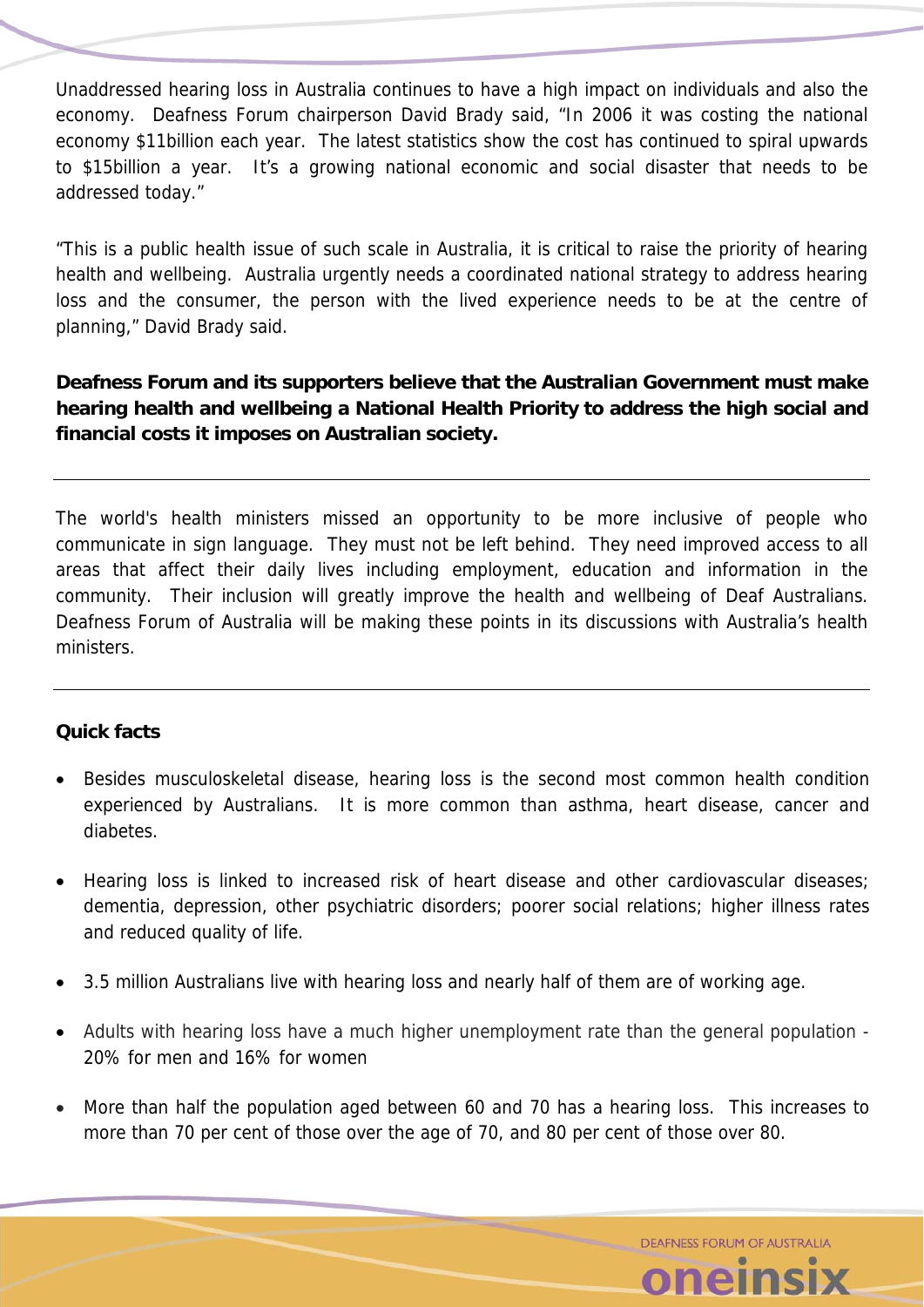

Supporters



**www.breakthesoundbarrier.org.au**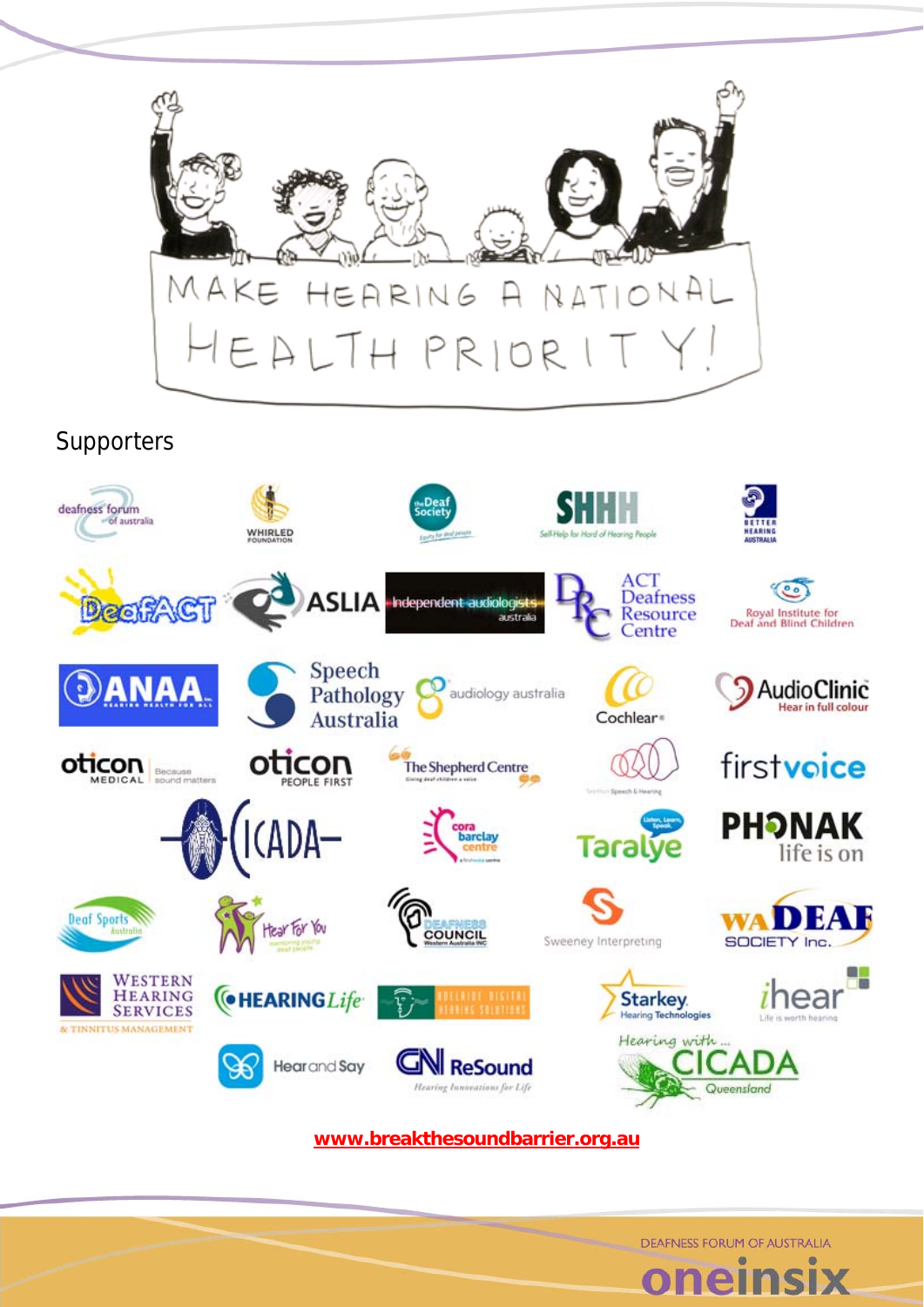### Being a National Health Priority will fund these important initiatives:



Hearing checks for all Australian children at key stages of life.

A national hearing awareness promotion campaign.





Improved accessibility for Auslan

Universal access to hearing health checks every five years for people over 50.





Make hearing devices tax deductible.

Don't let children fall through the gaps with changes to the way hearing services will be delivered in Australia



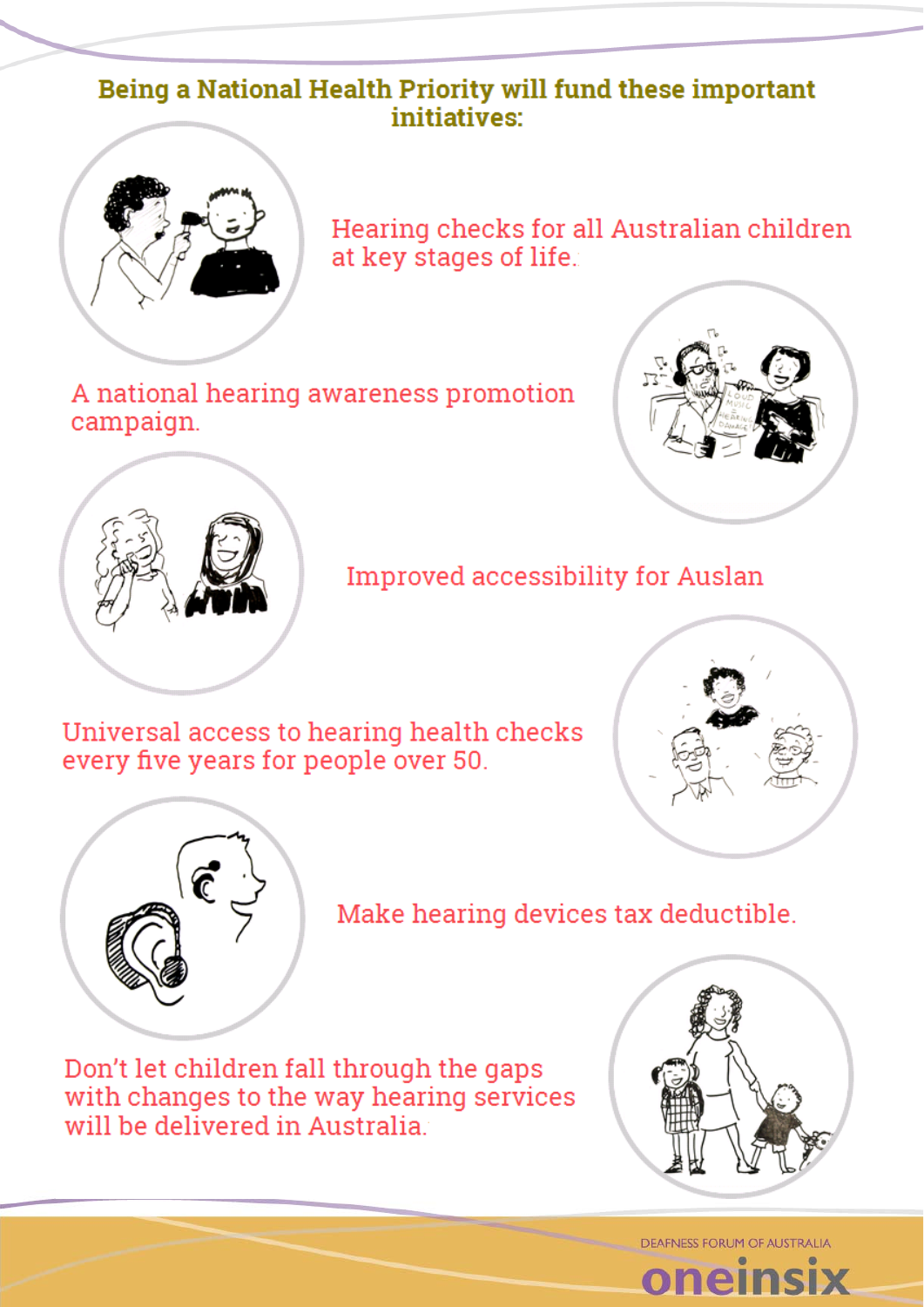# **NZ sisters set up deaf cooking class to help deaf people with mental health issues**

Two sisters In New Zealand are helping deaf people living in isolation connect with others through a cooking class.

Yolanda Sutton began the cooking class five years ago with her profoundly deaf sister Natasha Jumelet after they formed the Deaf Wellbeing Club. Having grown up knowing the challenges deaf people face in society, the sisters thought the cooking classes could help others in the community.



"Natasha was working as a support worker at the time and she would talk about her concerns for this group of deaf people who also suffered from Mental Health issues. They all had very little social contact and led extremely isolated lives. One client in their 40s mentioned they only ate fish fingers and oven chips because no one had ever taught her how to cook," Yolanda said.

The monthly cooking classes were held at Sutton's home but as word got out, they had to hire a venue to accommodate the numbers.

"Our group is so important to its members, for many we are the only social contact they have. For most of them, it was the first time they've ever been on a holiday, let alone on a plane and it was so encouraging to be a part of that experience with them," Sutton said.

"Being deaf is a horrendous handicap and when you combine that with mental health, it can seem overbearing. To not be able to communicate or express yourself freely is frustrating and over a long period of time, they lose their confidence, feel worthless and their zest for life."

From AucklandNOW, http://www.stuff.co.nz/auckland/92880192/sisters-set-up-deaf-cookingclass-to-help-deaf-people-with-mental-health-issues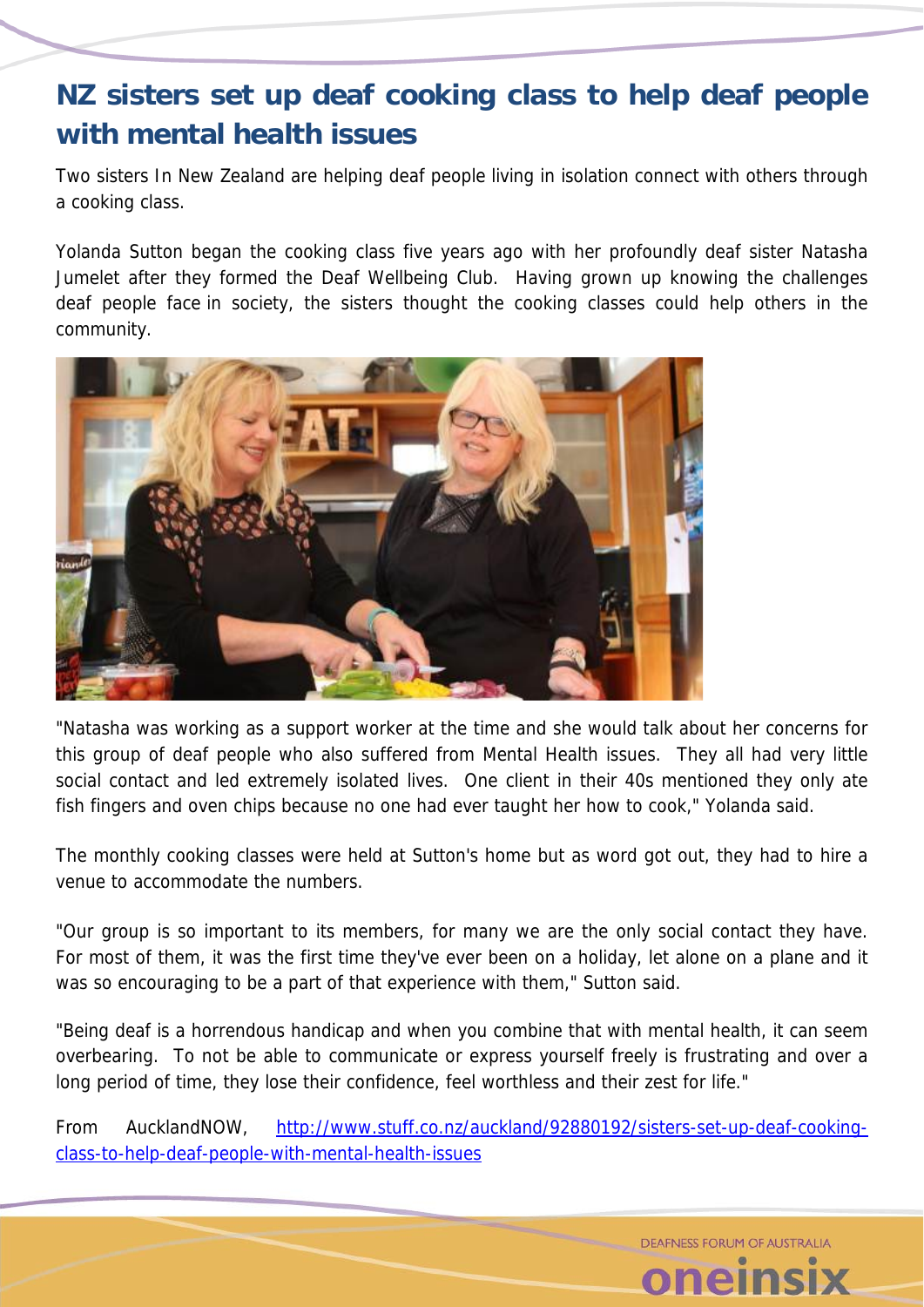# **VALE Dr Victor David Bear AM**

**1924-2017**  Randwick, NSW

An Honorary Life Member of Deafness Forum of Australia, Victor Bear's citation for his Australian Honour awarded in 1990 reads: "In recognition of services to medicine, particularly in the field of otolaryngology". However, Victor's contributions to the Australian hearing impaired community were very much greater than this. For many years as a high profile President of the Australian Deafness Council, he was very influential in establishing Deafness Forum of Australia as the national peak body.



**DEAFNESS FORUM OF AUSTRALIA** 

He was involved in planning the Bridging the Hearing Gap conference at Macquarie University in 1993 which brought professionals and consumers together. Subsequently, he was an inaugural member of Deafness Forum's Libby Harricks Memorial Oration organising committee, including several years as Chairman until his retirement in 2003. He was a Board Member of Australian Hearing and in that role influenced Australian Hearing and the National Acoustic Laboratories.



### **The Inclusive Education Summit 2017**

October 27 – 29. Hosted by the University of South Australia School of Education.

The Inclusive Education Summit 2017 invites us to come together to think about education at a momentous time in global history, where the world has fractured, people are displaced and we search for new research, education and political leadership to restore social cohesion and rebuild school systems that are an apprenticeship in democracy.

Contact TIES2017@unisa.edu.au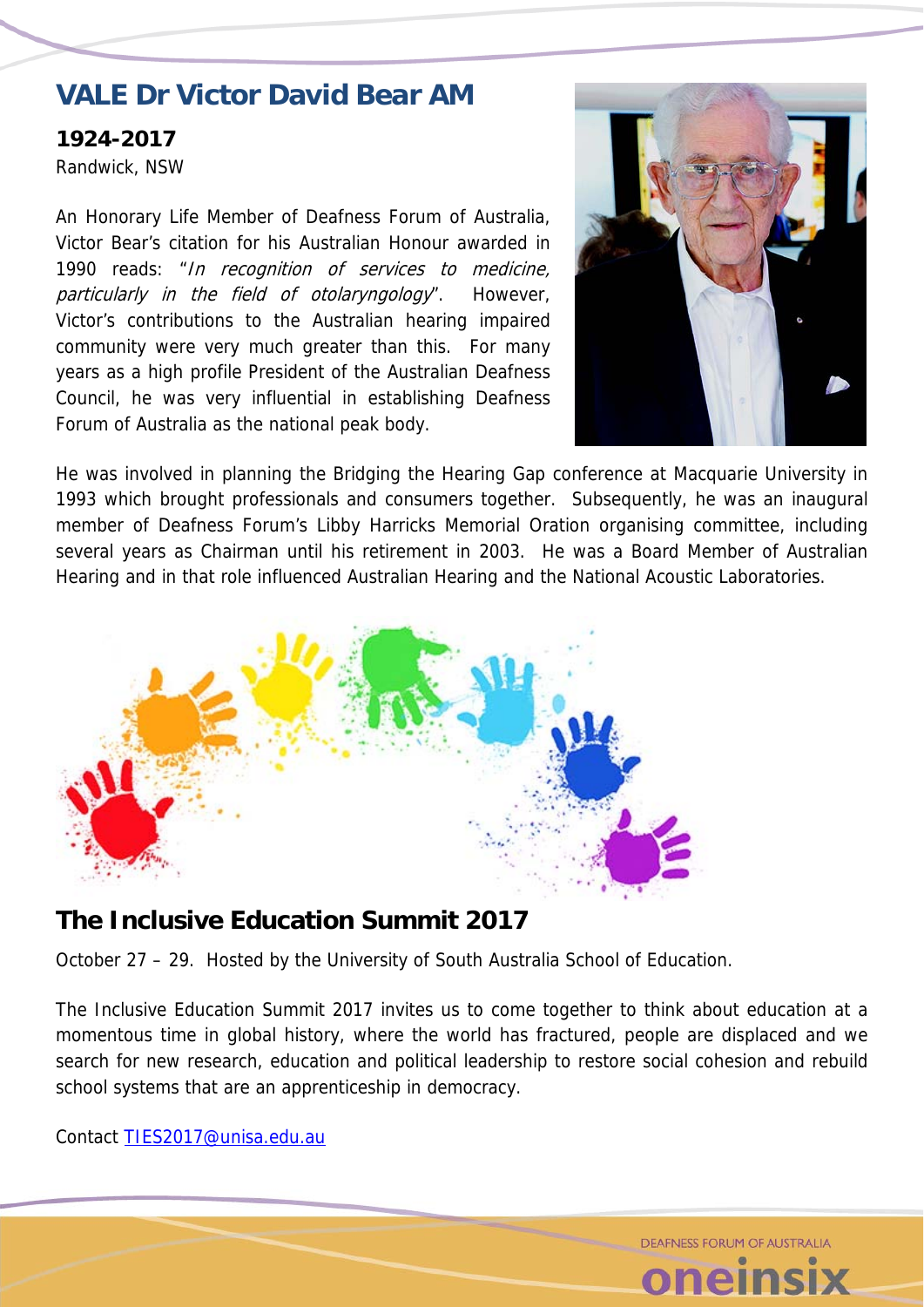

In episode 9 of **ABC TV's The Checkout**, Mark discovers that some hearing clinics may be more like sales centres than medical practices. http://www.abc.net.au/tv/thecheckout/episodes/s05ep09.htm



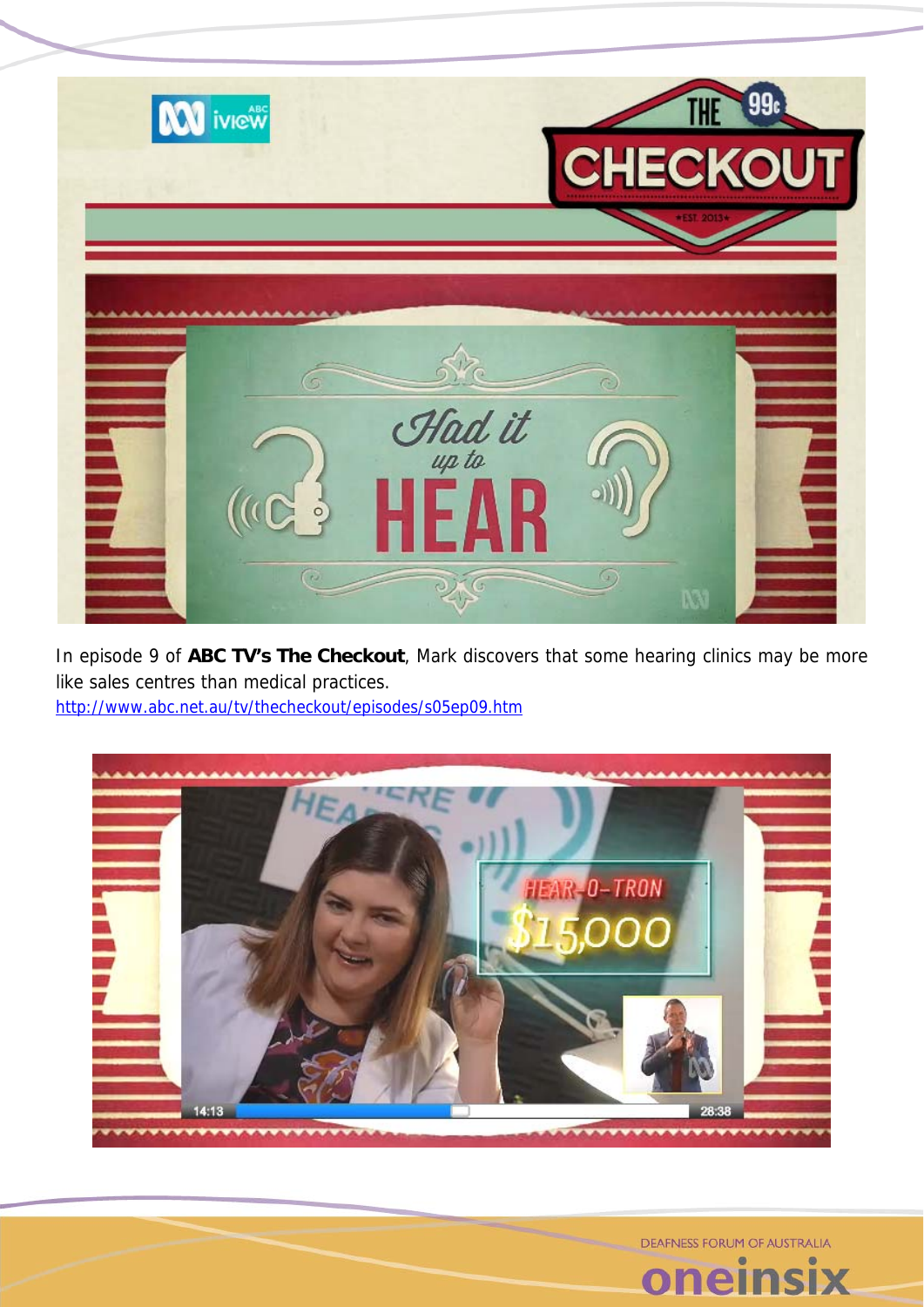

### **Hearing loss can make daily communication with the people around you harder, but it needn't restrict you from having an active social life or participating in social events.**

For instance, simply by positioning yourself so you are facing the person you are talking to, their sound is going directly to you and this makes it easier to hear them. This also makes it easier for you to pick up on visual cues to help you understand the conversation. Here are some other strategies you can use to make it easier to hear and understand, and most of all, enjoy socialising and avoid isolation.

#### **Arrange your home**

You may want to rearrange furniture so you're naturally facing people, and change lighting. Ideally the light should be on the speakers face rather than you looking into it. Covering echoing floorboards with rugs or installing a carpet will also help dampen background noise.

#### **Outside your home**

Consider meeting at a less popular cafe or arrange to meet at time when there is likely to fewer people. Ask or select a table away from the kitchen and clattering dishes and ideally seat yourself with your back to the wall, facing your companions.

#### **Other devices**

As well as hearing aids, there are now an array of assistive gadgets and devices to help those living with hearing loss. These include wireless alert systems for doorbells, smoke detectors and telephones, vibrating alarm clocks, devices for the TV and mobile phone and personal amplifiers.

### **Educating others**

Don't be afraid of telling people about your hearing loss, and explaining what they need to do to help with communications. Ask them to speak clearly but not to shout or over exaggerate words. Also ask them not to cover their mouth when talking, keep their head up and to situate themselves at a distance that is easy for you to see their face. If you feel you've missed an essential part of the conversation, it's OK to ask them to repeat that part.

From Aged Care Guide, https://www.agedcareguide.com.au/talking-aged-care/can-you-repeat-that-please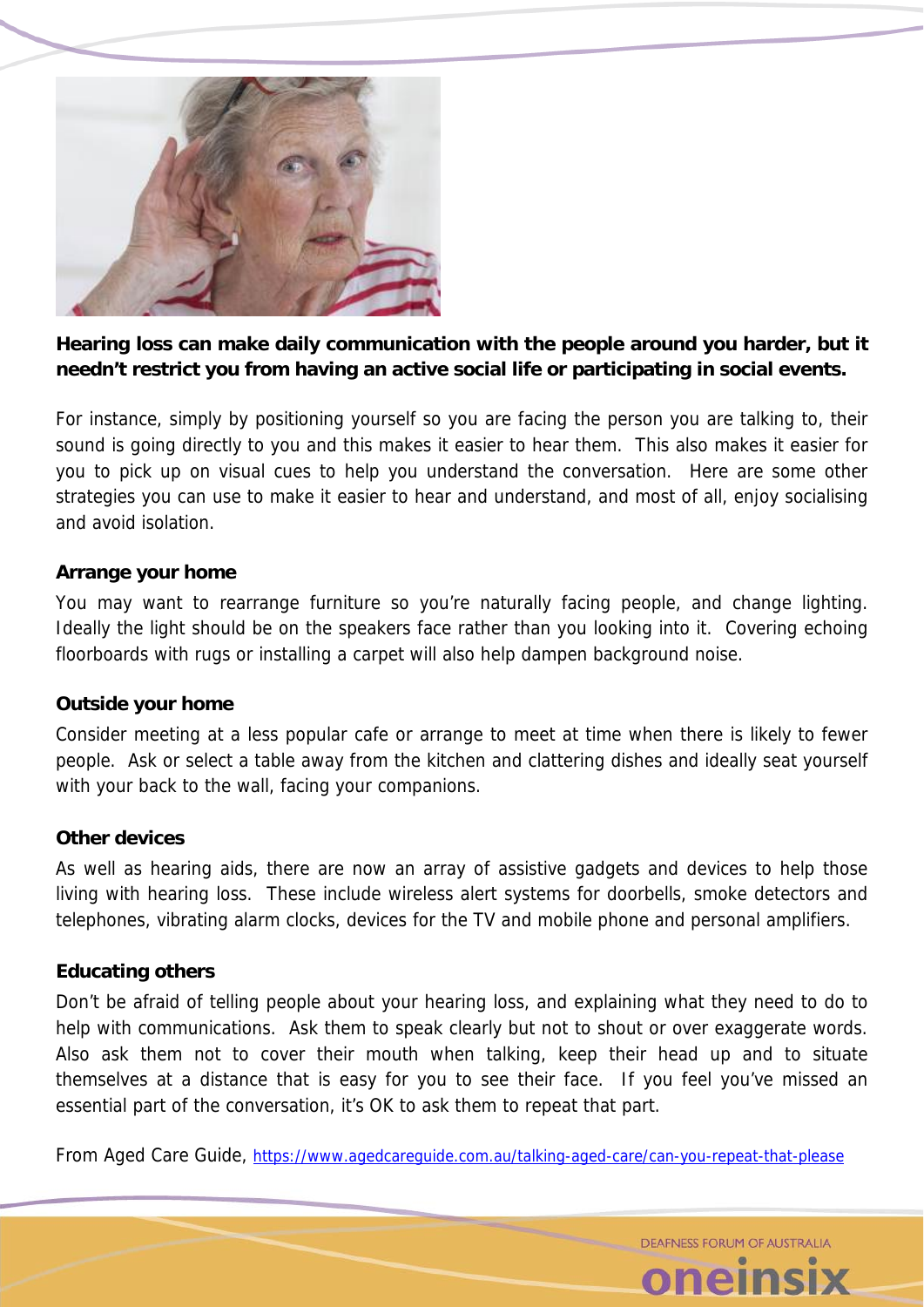**HEARing CRC PhD Student Julie Beadle has won the 2017 Cooperative Research Centre Association's Early Career Showcase for her research on how visual distractions impact auditory processing.** 

"Hearing well is very different from listening well. There are other cognitive considerations at play when it comes to listening, and these factors should be included in standard clinical listening ability assessments," Julie explained.

Cognitive skills that are important for listening such as working memory and attention tend to become less efficient over time. This can contribute to difficulty understanding conversations in noisy environments such as restaurants.



"For my research, younger and older adults with good hearing completed a series of attention and memory tasks. The results gave me an indication of an individual's cognitive abilities. Next, I measured how well these same people understood speech in noisy situations," Julie said.

"As expected, I've found that younger adults understand more speech than older adults. Preliminary results also suggest that individuals who performed well on the cognitive assessments were able to understand more compared to individuals whose cognitive skills weren't as efficient."

Julie also discovered that when she removed extra visual distractions from the listening situations, such as people talking in the background, while leaving the face of the talker being listened to, older people understood up to 50 per cent more than when they have to deal with both visual and auditory noise.

These results are important for two reasons: older adults seem susceptible to visual distractions, which could contribute to difficulty understanding speech in cocktail-party listening environments and secondly, looking at a person's face while they talk should help.

# **Things you don't say**

"You've got really good speech for a deaf person" "But I find subtitles annoying" "Can't we knock on your door if there's a fire?" "We've got a braille menu you can use?" "So you're deaf and dumb?" "It doesn't matter"

DEAFNESS FORUM OF AUSTRALIA

**Pelr**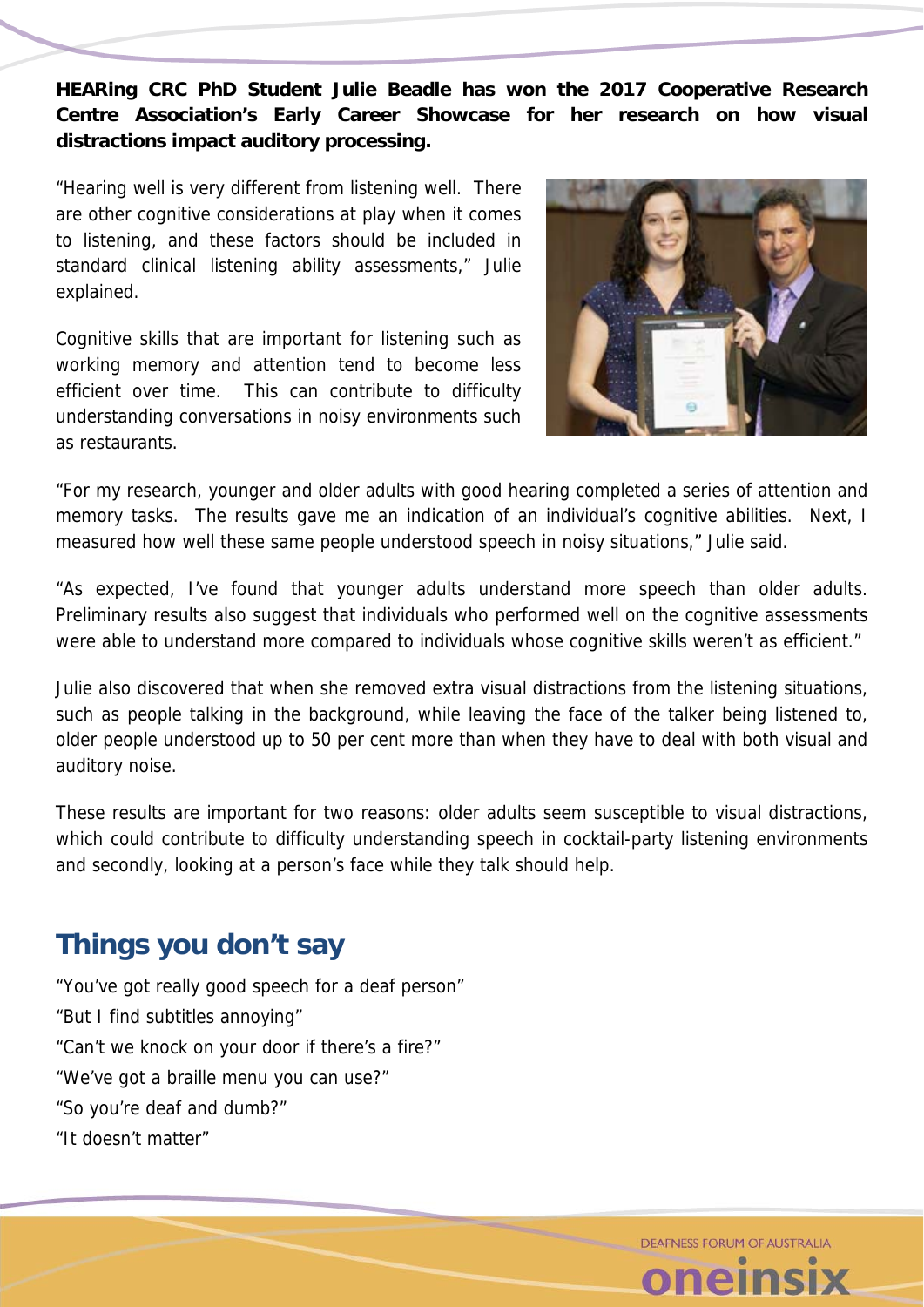## **Instrument flight to the inner ear**

A high-precision surgical robot for cochlear implantation has been developed by a team of surgeons and engineers. To embed an electronic cochlear implant device into the ear of a deaf patient, the surgeon has to create a precise access from behind the ear, through the skull bone all the way into the inner ear.



Drill trajectory across the mastoid bone. Credit: © ARTORG Center for Biomedical Engineering Research, University of Bern

A team of surgeons and engineers at Bern University Hospital have developed a high-precision surgical robot for cochlear implantation.

To embed an electronic cochlear implant device into the ear of a deaf patient, the surgeon has to create a precise access from behind the ear, through the skull bone all the way into the inner ear. The implant electrode that bridges the damaged part of the inner ear to allow the patient to hear again is then carefully inserted into the cochlea through the access in the bone. Currently this procedure is carried out manually.

The aim of the research project was to investigate robotic cochlear implantation technology that could lead to a novel implantation procedure with improved hearing outcomes for CI patients. The researchers found that the use of surgical planning software and a robotic drill process could allow access to the cochlea through a tunnel of approximately 2.5 mm in diameter in a straight line from behind the ear. However, the size and scale of such a robotic procedure mean that the robot carries out the drilling procedure without the need for direct, manual operation by the surgeon. The challenge for RCI was to design and develop a failsafe safety system that could track and control the robotic drilling activity beyond the capabilities of the human surgeon, meaning without direct visual control. In the same way that avionics allow a pilot to fly a plane by instrument solely based on read-outs from the cockpit, the surgical robot developed by the